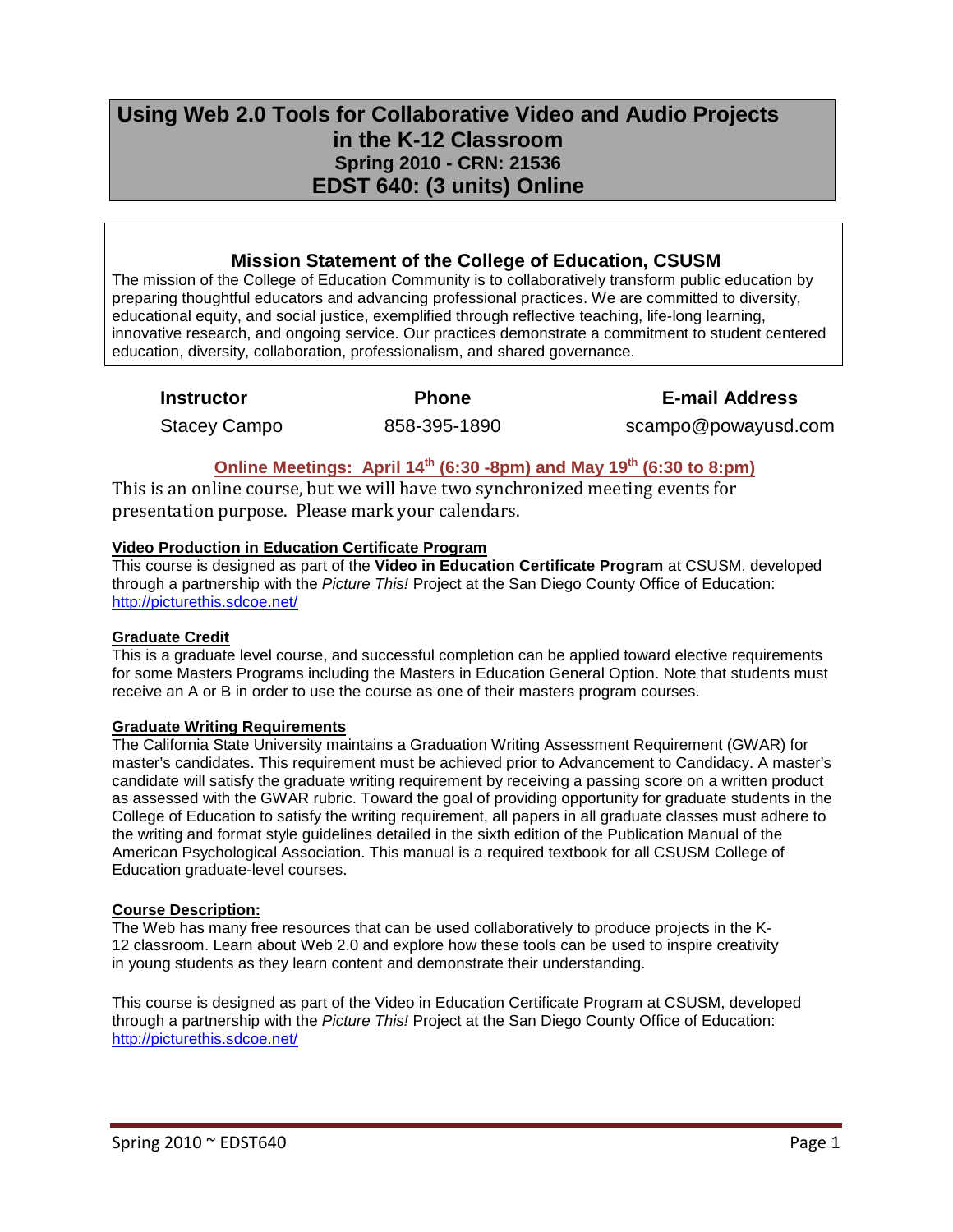### **Learning Outcomes:**

- Identify Web 2.0 tools that support teaching and learning.
- Apply Web 2.0 tools to match National Student Technology Standards from ISTE.
- Understand safety, security and systemic issues related to the use of online tools.
- Model the use of Web 2.0 tools in collaborative formats to support teaching and learning.
- Develop classroom activities using Web 2.0 collaborative tools involving video and/or audio formats.
- Assess the effectiveness of using Web 2.0 collaborative tools for classroom and virtual learning activities.
- Plan and implement video or audio projects using Web 2.0 tools with K-12 students.
- Assess the outcomes of implementation of video/audio Web 2.0 projects in content areas.
- Develop an Action Plan for use of Web 2.0 tools in the classroom.

# **Required Text and Materials:**

- Soloman, G., & Schrum, L. (2010). *Web 2.0: How to for educators*. Published by the International Society for Technology in Education. ISBN 978-1-56484-272-5 (pbk.)
- Up to Date Computer and Operating System that provides software for digital editing, video editing and photo manipulation. Free tools are also available online.
- Digital Still and/or Video Camera that can be connected to a computer through USB port. Recommend: Flip MinoHD Video Camera – 4GB, 1 Hour (3rd Generation) by Flip Video. \$120 (Amazon Price) - \$180 Suggested Retail.
- Digital Stereo Headphones with Boom Microphone. Recommended: Cyber Acoustics Stereo Headset/Microphone, Ambidextrous design AC-201 by Cyber Acoustics – Approximately \$15 or Coby Multimedia CVM361 by Coby (\$10).
- Access to K-12 classroom for field-testing technology activities.

## **Plagiarism and Cheating**

All work submitted for this course should reflect students' efforts. When relying on supporting documents authored by others, cite them clearly and completely using American Psychological Association (APA) manual, 5<sup>6h</sup> edition. Failure to do so may result in failure of the course. Please be sure to read and understand the university policy on plagiarism and cheating, as it will be strictly enforced. Academic dishonestly will not be tolerated and will result in a failing grade for this course and will be reported to the University.

## **Attendance Policy**

In this online course, It is expected that all students will have an active presence in the online community, or you cannot receive a grade of A or A-; if you are inactive for one week or more, you cannot receive a grade of B+ or B. If you have extenuating circumstances, you should contact the instructor as soon as possible. Organize each week so that you **visit the Moodle shell every 2-3 days.** This will provide you the opportunity to stay in touch with the module assignments and discussions. You will need to use an up-to-date computer and operating system that has the ability and speed to use Moodle and participate in activities, as well as play sound files and movie clips. **It is your responsibility to check these capabilities out as soon as you begin the course** and have a plan for completing and accessing these resources regularly. Note that assignment documents must be completed in Microsoft Office (Word, PowerPoint and/or Excel). The Firefox Browser must be used for full edit capabilities in Moodle). *Modules begin on Tuesday each week and end on Monday the following week. Initial posts in each module are due on Friday after the module start date.*

## **Grading Policy**

IT is expected that all required work will be submitted on time, and that students will proofread and edit their assignments prior to submission. Students will ensure that all text is error-free (grammar, spelling),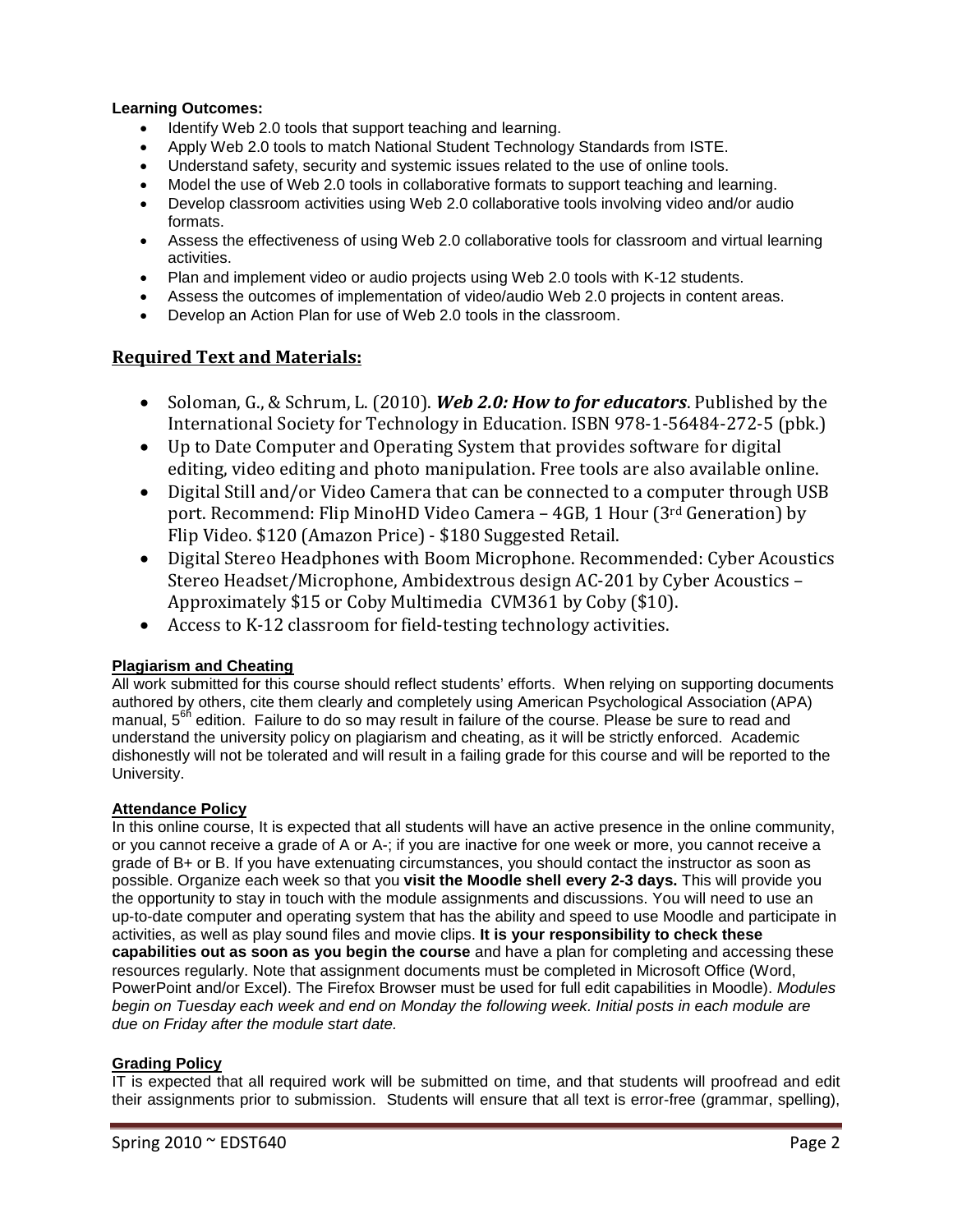and ideas are logically and concisely presented. Each assignment grade will be negatively affected as a result of proof reading oversight. Each written assignment will be graded approximately 80% on content and context (detail, logic, synthesis of information, depth of analysis, etc.), and 20% on mechanics (grammar, syntax, spelling, format, uniformity of citation, etc.). All citations, where appropriate, will use American Psychological Association (APA) format. Consult American Psychological Association (APA) Manual, 6<sup>th</sup> edition for citation guidance.

### **Late Assignments:**

Assignments are due by midnight on the date specified. Late assignments will receive a penalty of 5% per day. Students must submit all assignments at an acceptable level to pass the course.

### **Forum Posting (Value Added Model)**

Start a forum with a greeting to an individual or to the whole group. Contribute your understanding or thinking to the forum using proper English format. Close your post with your name.

When replying to a posting in the Forum area (or through a Web Blog) by another student, instructor, or guest, you must **refer to the person by name and refer to their comments** within your posting. **To Add Value**, your response must do one of the following: **give an example** of what the prior post described; **provide a different perspective** of the topic posted; OR **expand upon the idea** posted in the message by including more detail and depth. The instructor will provide feedback in the first few modules to support understanding of this concept. Peers will also be asked to review how others conform to this aspect of the course discussions.

**Assignment Questions:** There is a **Questions** topic section in the Forum area of Moodle. This section is included to allow everyone the benefit of having access to instructor responses to questions about the course, activities, and/or assignments. Please review the posted questions before posting your question(s). Instructor will respond to posts within 48 hours. If you do not have a response by 48 hours, please contact the instructor directly by email or phone. Students may also respond to questions when they have information that will help other students.

**Moodle Help:** Contact the CSUSM help desk. Their location and hours are listed on the web: <http://www.csusm.edu/iits/sth/>Be sure to leave a phone number and/or email if you leave a message at the help desk regarding a problem you are having. They can help with all technical aspects of the Moodle environment including problems with accessing files, uploading assignments, and using Moodle tools. **If you write to the instructor about a problem with Moodle,** please confirm that you have communicated with the Help Desk first and refer to who replied to your question.

#### **Important Considerations:**

- Assignments are due when noted in the module and/or assignment link.
- **All assignments should be based on thoughtful reflection**, and submitted only after final edits, proof-read and word-processed. The university has a 2500-word writing requirement for each course that is met through the course reflections, assignments and discussions. Use Microsoft Word for any Word Processed documents, but post directly to discussion instead of posting a file.
- **Contact instructor in advance** of any extended absence to accessing and contributing to module activities. If you contact the instructor about an absence, suggest a timeline for how you will make up missed sessions, contribute to group work, and if there is a need for an alternative assignment.
- **Grading of coursework** will be based on adherence to the assignment guidelines, evidence of application of course readings and resources, and clear evidence of specified revisions, clarity, and coherence, in revised work. Points are deducted for spelling and/or grammar errors.
- **Remember to cite** all information obtained from others completely in APA 6<sup>th</sup> Edition format. References are required.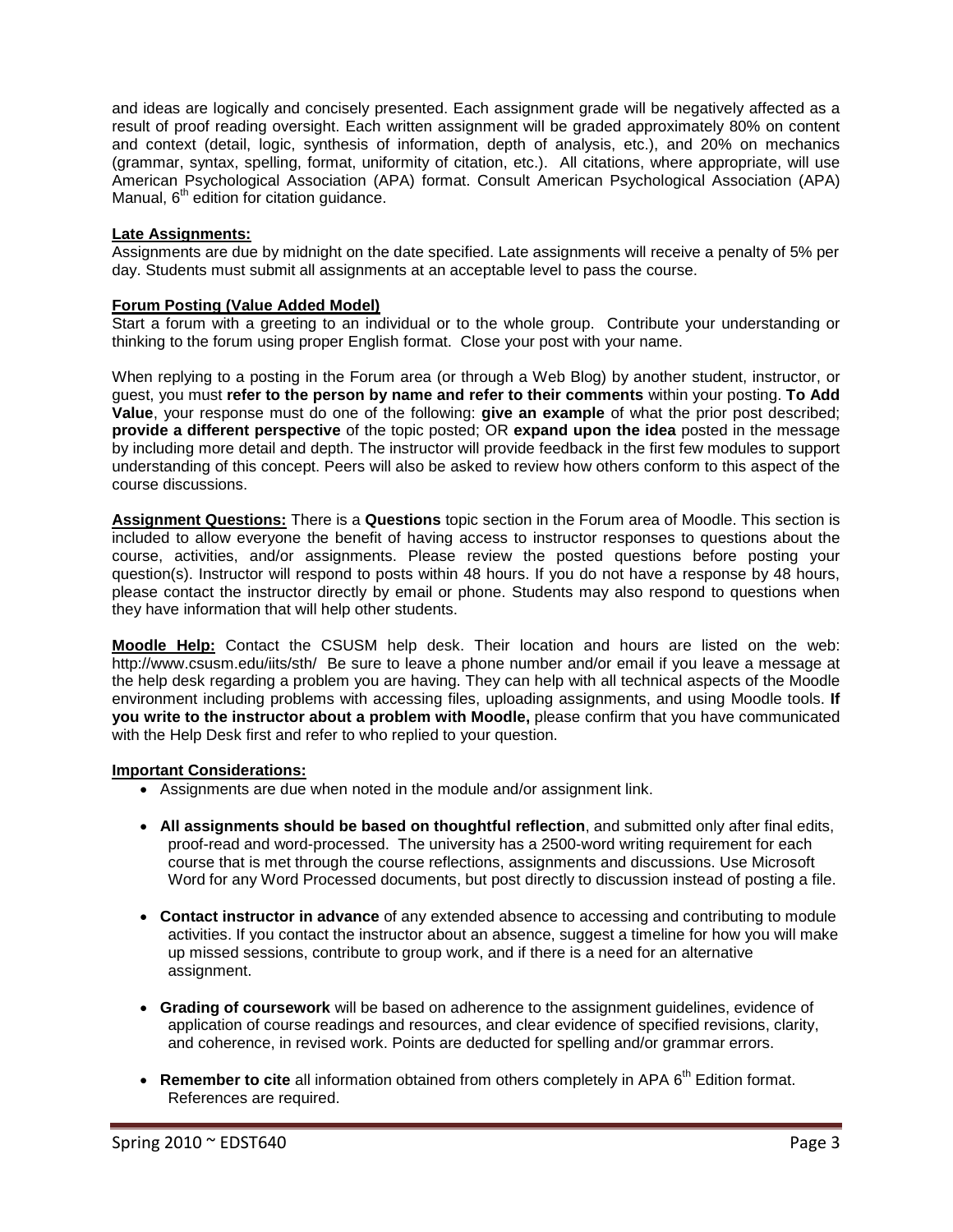. The 8 Course Modules are called:

- 1. Web 2.0 Tools for Teaching and Learning
- 2. Safety, Security and Systemic Issues: Access for All Students
- 3. Teacher Use of Web 2.0 for Collaboration
- 4. Classroom Activity 1: Using Web 2.0 Tools
- 5. Classroom Activity 2: Using Web 2.0 Tools
- 6. Implement in your Classroom and/or with Students
- 7. Assess and Reflect on Outcomes: Sharing your Successes and Lessons Learned
- 8. Action Plan: Transforming your Classroom

#### **Resources for Web 2.0:**

**Primary Access:** <http://www.primaryaccess.org/>

PrimaryAccess is being developed as an initiative within the Center for Technology & Teacher Education in the Curry School of Education at the University of Virginia. Resources for exploring innovative digital technologies.

#### **JING: [http://www.jingproject.com](http://www.jingproject.com/)**

A site to download a tool which allows you to screen capture, recording audio and/or still images.

#### **ScreenCast:** [http://www.screencast.com](http://www.screencast.com/)

Allows you to host and share your images and video project. Works directly with media created from JING

**JumpCut**:<http://www.jumpcut.com/> A site to upload, edit and share a video.

**Vimeo**: [http://www.vimeo.com](http://www.vimeo.com/) A site to upload, host and share video (1 gig for free)

#### **21st Century E-Teacher Initiative:** <http://www.nortellearnit.org/>

Resources for teachers to learn tools and skills related to the use of technology in K-12 classrooms. Learn to use Animoto as an easy, free, fast tool: video tutorial, lesson plan and examples.

### **Animoto:** http://animoto.com/ (Digital Storytelling Kit for K-12 Education)

Directs your images & music into movie-quality presentations. Free for 30 second videos or \$3.00 per video, \$30 per year unlimited. Takes just minutes to create a video. Bring your lessons to life. Post/embed videos elsewhere or download them for in-class presentations!

#### **VoiceThread**:<http://voicethread.com/> (Capturing Student Voices)

Ed.VoiceThread is a secure K-12 network for students and teachers to collaborate and share ideas with classrooms anywhere in the world.

#### **Grading Scale**

| $A = 93 - 100$ | $= 90 - 92$                      | $B+ = 86-89$ | $B = 83 - 86$ |
|----------------|----------------------------------|--------------|---------------|
| $B = 80-82$    | 77-79<br>$=$ $\prime$            | $= 73 - 76$  | $=70-72$      |
| $D = 60-69$    | $\overline{\cdot}$ = 59 or lower |              |               |